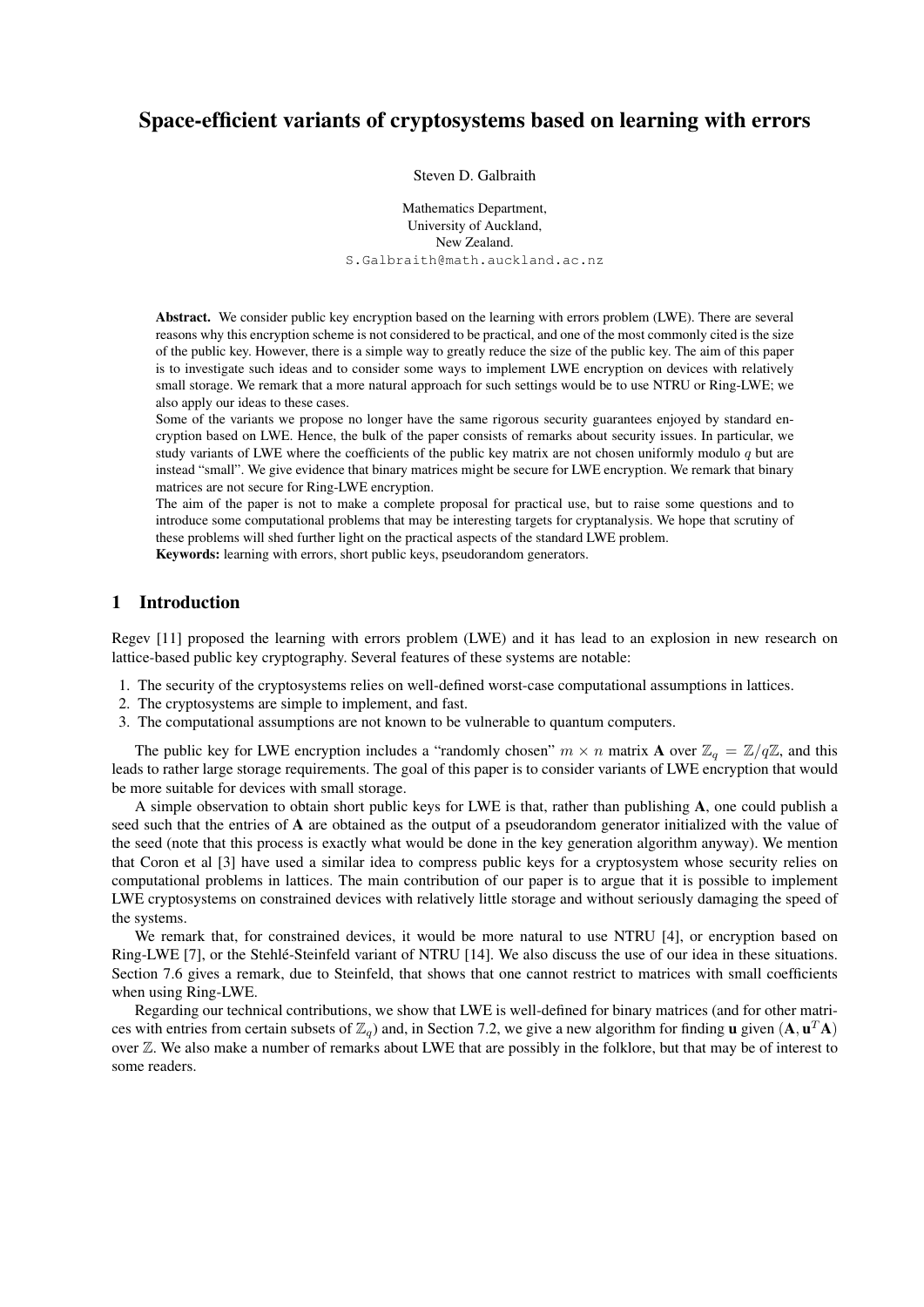The paper is organised as follows. Section 2 recalls the LWE problem and the basic encryption scheme based on it. Section 3 discusses the simple idea for short keys and discusses related remarks in the literature. Section 4 describes some approaches for implementing LWE cryptosystems efficiently on devices with very low storage. Section 5 recalls the basic security issues surrounding the choice of the public key matrix A in LWE (more details of attacks are recalled in Section A of the Appendices). Section 6 discusses pseudorandom generators that may be appropriate for our application. On suggestion in this section is to choose the matrix **A** to have entries chosen from  $\{0, 1\}$ . Section 7 discusses the potential security implications of using binary matrices in LWE. Several original observations are made. Section 8 is concerned with an "intermediate" case between binary matrices A and matrices with entries chosen uniformly from  $\mathbb{Z}_q$ . Section 9 summarises our results and gives some specific targets for cryptanalysis.

### 2 The LWE cryptosystem

We recall the basic LWE encryption scheme, as invented by Regev [11, 12]. The private key is a length n column vector s over  $\mathbb{Z}_q$ , where q is prime. (All vectors in the paper will be column vectors and we write  $s^T$  for the transpose.) The public key is a pair  $(A, b)$  where A is a randomly chosen  $m \times n$  matrix over  $\mathbb{Z}_q$  with rows  $a_i^T$ , and b is a length m column vector with entries  $b_i = \mathbf{a}_i^T \mathbf{s} + e \pmod{q}$  such that e is sampled from a discrete normal distribution on  $\{-(q-1)/2,\ldots,-1,0,1,\ldots,(q-1)/2\}$  (with mean 0 and standard deviation  $\sigma$ ).

To encrypt a message  $x \in \{0,1\}$  to a user one chooses a row vector  $\mathbf{u}^T \in \{0,1\}^m$  (i.e., the entries of **u** are chosen independently and uniformly in  $\{0, 1\}$  and computes

$$
(C_1, C_2) = (\mathbf{u}^T \mathbf{A} \pmod{q}, \mathbf{u}^T \mathbf{b} + x \lfloor q/2 \rfloor \pmod{q}).
$$

Decryption is to compute  $y = C_2 - C_1s \pmod{q}$  and determine x by seeing if y is "closer" to 0 or  $|q/2|$ . Note that decryption fails with some probability, which may be made arbitrarily small by taking  $q$  sufficiently large compared with m and  $\sigma$  (see Lemma 5.1 of Regev [12]).

One can encrypt many bits by either repeating the above process for each bit or by using a single A and different values for s (e.g., see Lindner and Peikert [6]). There are also many other cryptosystems based on LWE and ideas could be applied to any of them.

Both key generation and encryption require generating randomness. Note that key generation requires sampling from the Gaussian error distribution, which is not an entirely trivial computation (the best current method in the literature is Peikert [10]). There is a dual version of LWE: in this case the public key is A and  $u^T A$  (mod q), and the ciphertext involves computing  $C_1 = \mathbf{b} = \mathbf{As} + \mathbf{e} \pmod{q}$  and  $C_2 = \mathbf{u}^T \mathbf{b} + x\lfloor q/2 \rfloor \pmod{q}$ . The disadvantage, in practice, of this method is that the encryptor now has to perform the Gaussian sampling. Hence, for constrained devices, we believe the original encryption scheme will be more practical than the dual scheme.

#### 3 Short public keys

To encrypt to a user one must store their public key, which in this case is  $(A, b)$ , consisting of  $m(n + 1)$  elements of  $\mathbb{Z}_q$ . Lindner and Peikert [6] suggest

$$
(n, m, q) = (256, 640, 4093)
$$

so the public key requires  $640 \cdot 257 \cdot \log_2(4093) = 1973586$  bits, which is about 247 kilobytes – way too much for a constrained device (such as a smartcard, embedded device, or mobile phone).

In contrast, an RSA public key is around 2048 bits and a public key for elliptic curve cryptography is usually fewer than 1000 bits, both significantly less than one kilobyte.

It was observed by Regev (page 32 of [12]) that the matrix A could be fixed for all users and "hard-wired" into the encryption software. Precisely he says:

In fact, it is possible to reduce the size of the public key . . . by the following idea of Ajtai. Assume all users of the cryptosystem share some fixed (and trusted) random choice of  $\mathbf{a}_1, \ldots, \mathbf{a}_m$ . This can be achieved by, say, distributing these vectors as part of the encryption and decryption software. Then the public key need only consist of  $(b_1, \ldots, b_m)$ . This modification does not affect the security of the cryptosystem.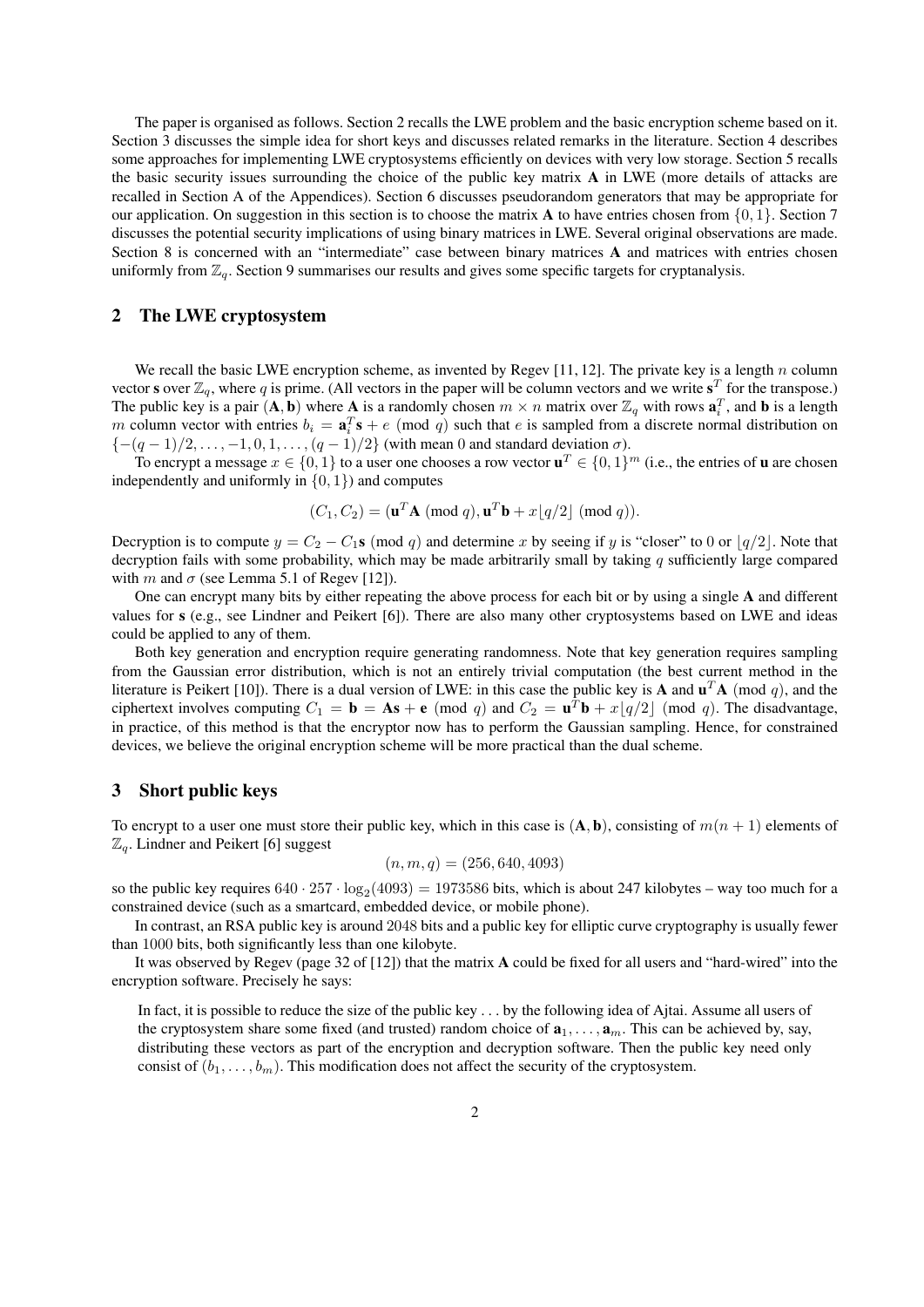Note that it is still the case that the matrix **A** must be stored somewhere on the device. The above suggestion does not solve the problem of implementing LWE encryption on low-storage devices. A similar remark is made by Lindner and Peikert  $[6]$  (they split the public key as **A** and **P** where **A** is fixed for all users).

How is the matrix A chosen in the first place? The natural way to implement the LWE key generation algorithm is to generate the matrix A using a pseudorandom number generator. One therefore starts with a short "seed" (typically 128 or 256 bits in length) and then uses the generator to produce  $mn$  elements of  $\mathbb{Z}_q$ . These are the entries of the matrix A.

A simple observation to obtain short public keys for LWE is that one could publish the seed, rather than the matrix A. A user can then generate the matrix A, whenever it is needed, using the pseudorandom generator. The public key is therefore the seed and the value **b**. The public key requires  $256 + m \log_2(q) = 256 + 640 \cdot \log_2(4093) = 7935$ bits, which is about one kilobyte. This is now quite practical for a smartcard. However, one must also consider the implications on encryption times of re-constructing the public key.

Ajtai [1] in fact uses a pseudorandom generator as part of his protocol, but not to create a shorter public key. As noted already, Coron et al [3] also use a pseudorandom generator to shorten public keys for a different lattice-based cryptosystem.

The aim of the paper is to consider some consequences of this design decision. In particular, we consider how to implement LWE encryption in this setting, suggest some choices for the pseudorandom generator, and consider security implications.

Note that a similar idea can be used to compress the public keys for systems based on Ring-LWE. In this situation the public key "matrix" requires  $n \log(q)$  bits of storage, and this can be reduced to a single seed. The improvement is not so significant in this case, but could still have some relevance to very constrained devices.

### 4 Encryption process

As described above, the memory-intensive part of encryption is computing  $C_1 = \mathbf{u}^T \mathbf{A}$  (mod q) where  $\mathbf{u}^T \in \{0,1\}^m$ is a randomly chosen row vector. (One also has to compute  $\mathbf{u}^T\mathbf{b}$  (mod q), but this is independent of **A** and does not require large amounts of memory to compute.) We give three approaches to computing  $\mathbf{u}^T \mathbf{A}$  (mod q) that do not require large storage. In particular, it is not necessary to generate and store the whole of A on the device at any one time.

- **Vector-wise** Initialise the vector  $C_1$  (of length n) to zero. Run the pseudorandom generator to compute the rows of A one-by-one. Each time the corresponding bit of u is one (it is not necessary to store u, one simply generates a fresh pseudorandom bit each time a new row is generated, and also updates the current value of  $C_2$  accordingly) then that row of **A** is added to the row vector  $C_1$ . Hence, the total memory required to compute  $C_1$  is just the n elements of  $\mathbb{Z}_q$  (to store the current version of  $C_1$ ), another n elements to store the current row of **A**, and any other storage needed for the pseudorandom generator (only a few more bits). Hence, the additional storage needed to compute the ciphertext is roughly  $2n \log_2(q)$  bits (which is around  $512 \cdot \log_2(4093) \approx 6143$  bits, less than one kilobyte).
- **Entry-wise** Initialise the vector  $C_1$  to zero. Run the pseudorandom generator to compute the entries of each row of A one-by-one. Each time the corresponding bit of  $\bf{u}$  is one (again, the whole of  $\bf{u}$  is never stored), then that entry of  $A$  is added to the corresponding entry of the vector  $C_1$ . It follows that only one entry of  $A$  need be stored at any given time. Hence, the total memory required to compute  $C_1$  is just the n elements of  $\mathbb{Z}_q$  (to store the current version of  $C_1$ ), the current entry of A, and any other storage needed for the pseudorandom generator (only a few more bits). Hence, the additional storage needed to compute the ciphertext is roughly  $n \log_2(q)$  bits, less than 400 bytes for our sample parameters.
- Very small We now consider a scenario where the device does not even have enough storage for the whole vector  $C_1$ (of length n with entries in  $\mathbb{Z}_q$ ). Instead, we will "stream" the entries of  $C_1$  from the device to the reader. We also do not want to store **u** in local memory (it is m bits, and m is a similar size to  $n \log(q)$ , the number of bits needed to store  $C_1$ ). So assume a pseudorandom generator outputs the bits of **u**, and another pseudorandom generator outputs the entries of A column by column. Denote by  $A_j$  the j-th column of A. Running both generators together one can compute, for  $1 \le j \le n$ , the entry  $C_{1,j} = \mathbf{u}^T \mathbf{A}_j \pmod{q}$ , using just two elements of  $\mathbb{Z}_q$  (one for the current entry of  $A_j$  and the other accumulating the value of  $C_{1,j}$ ).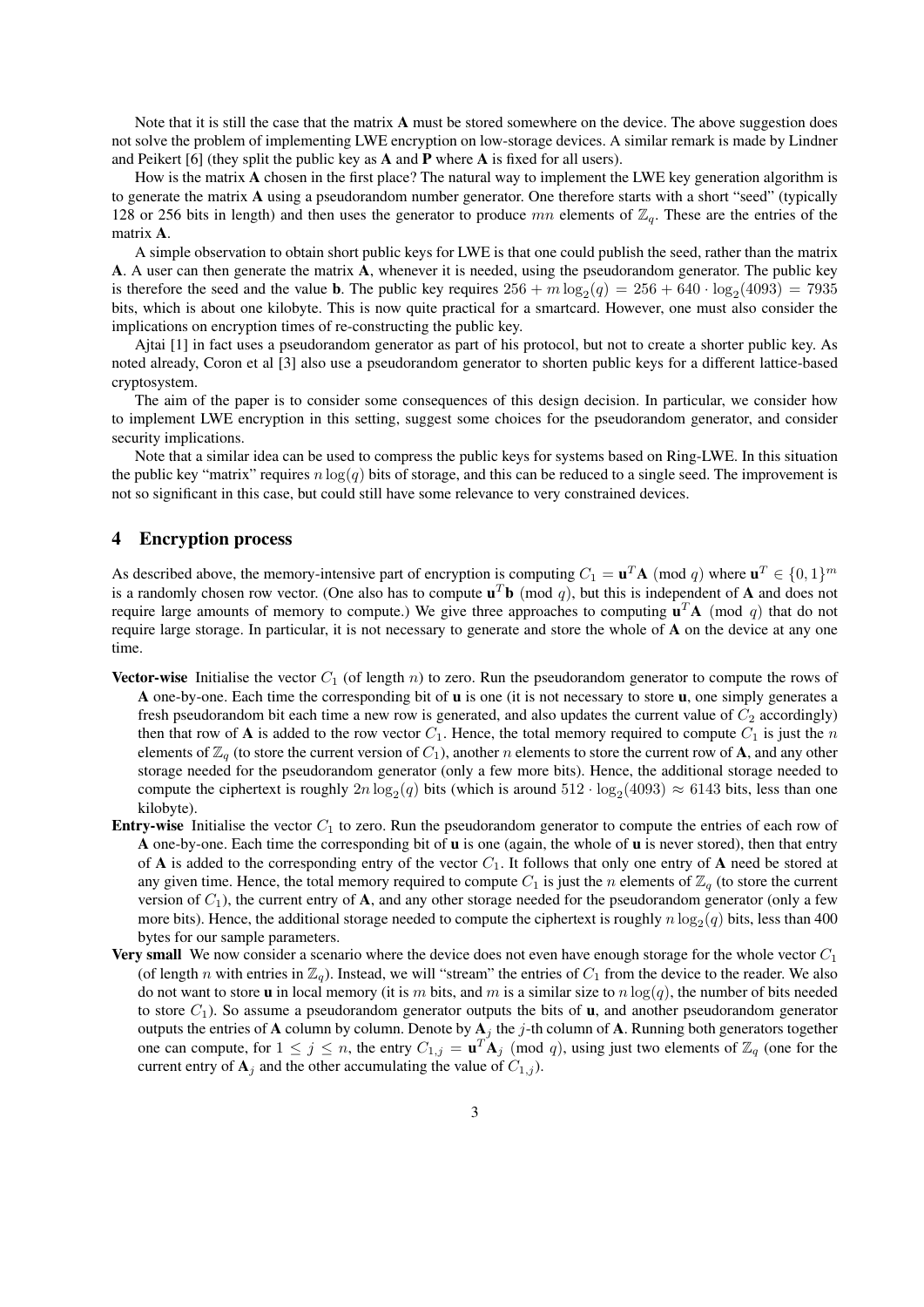Of course, the device must have enough storage for the public key **b**, which is  $n \log(q)$  bits. So this scenario is possibly not likely. But it is notable that the additional memory requirement, over and above the storage of b, can essentially be made as small as two seeds and a couple of elements of  $\mathbb{Z}_q$ , say  $2 \cdot 256 + 2 \cdot \log_2(4093) \approx 536$  bits (67 bytes).

### 5 Security

For a theoretical analysis one could require that the pseudorandom generator generates a matrix A that is indistinguishable from a random  $m \times n$  matrix with entries in  $\mathbb{Z}_q$ . Under this assumption, the scheme would enjoy precisely the same security guarantee as standard LWE.

For example, suppose one has a random oracle  $H: \mathbb{Z}_q^n \to \mathbb{Z}_q^n$  and builds a pseudorandom generator from H with seed  $x_0 \in \mathbb{Z}_q^n$  and generating rule  $x_{n+1} = H(x_n)$ . Then the first m outputs of the generator provide the rows of the matrix A. The random oracle can then be "programmed" to consist of any desired matrix for Regev's security reduction.

Hence, we have an encryption scheme that requires low storage and that enjoys (in the random oracle model) the full security assurance of standard LWE encryption. One would then conjecture that if  $H$  is replaced by a "good enough" hash function then the scheme would still be secure. However, there would potentially be a significant performance overhead compared with standard LWE encryption.

In reality it should not be necessary to consider extremely strong pseudorandom generators. We now consider what properties of A are required to resist the standard attacks on LWE (these attacks are summarised in Section A). The main properties required for the matrix A are:

1. It should be hard to find a "nice" basis for the lattice

$$
L = \{ \mathbf{v} \in \mathbb{Z}^m : \mathbf{v} \equiv \mathbf{A}\mathbf{u} \pmod{q} \text{ for some } \mathbf{u} \in \mathbb{Z}^n \}.
$$

This security requirement is needed to prevent an attack on the encryption scheme based on solving the closest vector problem; see Section A.1.

- 2. It should be hard to solve the equation  $C_1 = \mathbf{u}^T \mathbf{A}$  (mod q) for  $\mathbf{u} \in \{0,1\}^m$ . Otherwise, one can break the encryption by computing  $C_2 - \mathbf{u}^T \mathbf{b}$  (mod q) (under the reasonable assumption that the vector **u** is unique); see Section A.3.
- 3. It should be hard to find short vectors w such that  $w^T A \equiv 0 \pmod{q}$ . This is needed to ensure that the decisional-LWE problem is hard (see Section A.2). In particular, we do not want A to have repeated rows, or simple linear relationships between neighbouring rows.

The precise relevance of this property to the encryption scheme seems to be more subtle and is briefly discussed at the end of Section A.2. If one restricts A to a certain class of matrices then it seems that short vectors in the left kernel of A do not directly lead to an attack on an associated ciphertext. Hence, in practice one might be able to relax this requirement on the matrix A.

When the matrix  $A$  is randomly chosen then the above properties are likely to hold, but if  $A$  is constructed by some non-random process then it is possible that some of these properties may not hold. Indeed, later in the paper we indicate situations where one or more of these properties may not hold.

However, it is quite reasonable to suppose that families of matrices could be considered that are far from uniformly distributed, but nevertheless have these properties. As a result, it seems appropriate to consider pseudorandom generators that are very efficient and that perhaps do not have uniform output. Nevertheless, the security will now require some assumption about the pseudorandom generator.

### 6 Suitable pseudorandom generators

We now consider the choice of pseudorandom generator. We need this to be very fast, so that reconstructing A (as in Section 4) does not slow down encryption too much. Certain operations need to be implemented on any device that performs LWE encryption. In particular, one needs addition and multiplication in  $\mathbb{F}_q$ . There might also be specific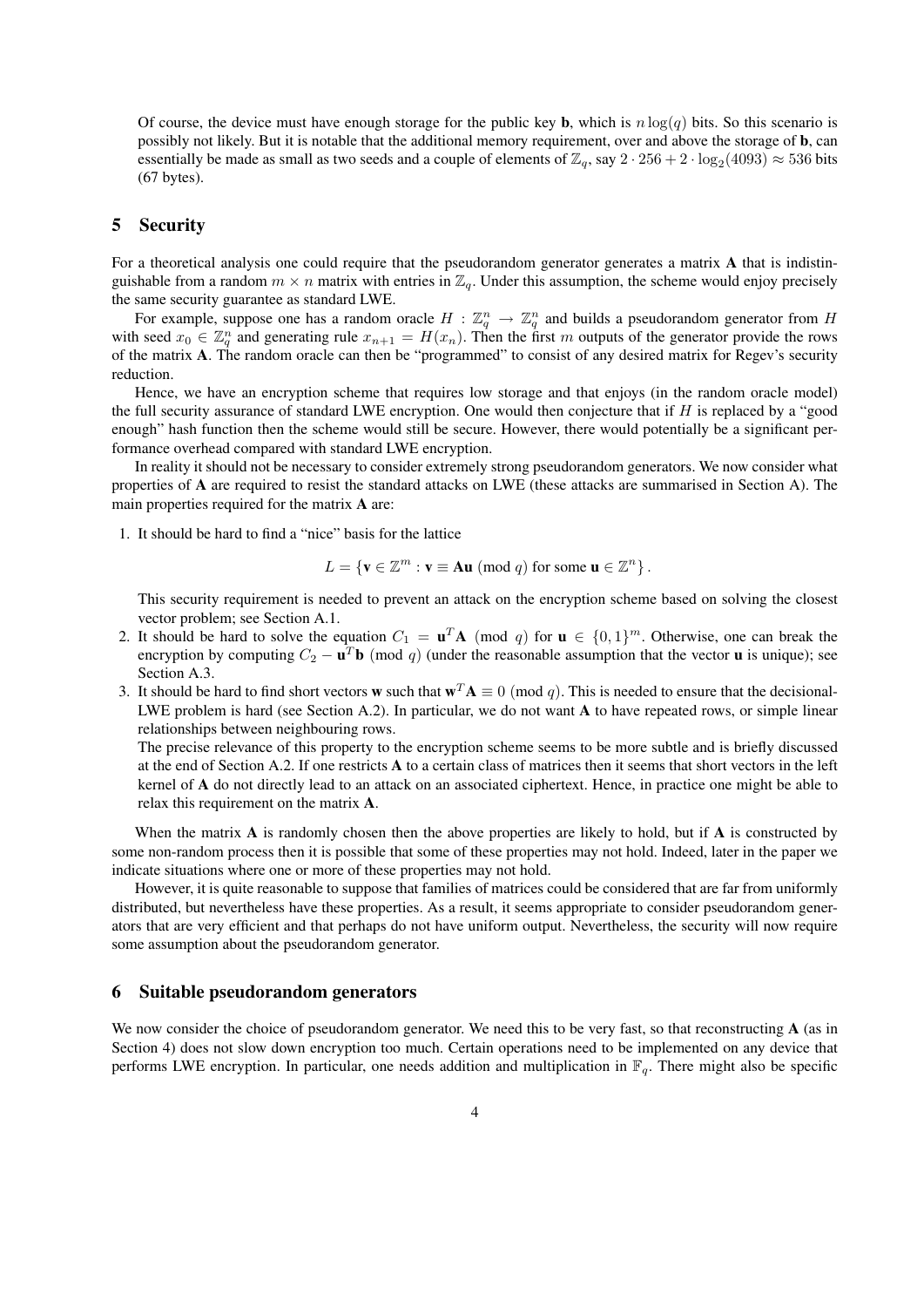optimised code for computing inner products of length n vectors over  $\mathbb{F}_q$ . It is natural to try to design a pseudorandom generator that is also based on these functions.

The literature on pseudorandom generators is, understandably, large. We present several well-known generators. Note that the generators we study are not suitable for most cryptographic purposes (e.g., generating random nonces in protocols) as they do not have a large seed and hence can be easily predicted. Such attacks are irrelevant in our setting, as A is a public key. The only goal is to ensure that A satisfies the properties listed in Section 5, and this does not seem to require a cryptographically strong pseudorandom generator.

1. The *Linear Congruential Generator* (see Section 3.2.1 of Knuth [5]) is given by the recurrence  $x_{i+1} = ax_i +$  $b \pmod{q}$ . This is fast and simple, and seems appropriate for use on a device that already contains arithmetic modulo q. However, its period is at most  $q - 1$ , which is typically much shorter than  $nm$  (the number of entries needed for the martrix). Our example parameters have  $nm = 163840 \approx 40q$ . The fact that the sequence repeats does not immediately lead to short linear relations among the rows of the matrix (unless the period is a multiple of  $n$ ), but one would naturally be nervous about it. We refer to Appendix ?? for further discussion.

To extend the period one could use the *Generalised Linear Congruential Generator* (see Section 3.2.2 of Knuth [5])  $x_{i+1} = \sum_{j=0}^{k-1} a_j x_{i-j}$  (mod q). This can have period  $q^k - 1$ , so even taking  $k = 2$  is enough to ensure that the period is larger than  $nm$  with the above parameters. It is quite fast, though performing k multiplications modulo  $q$  for each entry of  $\vec{A}$  is a significant overhead.

The existence of linear relations among the entries does not automatically lead to problems with the scheme. The scheme is vulnerable if there are "short" linear relations among the rows of A. It is unclear that short linear relations between the entries of the matrix would lead to short linear relations among the rows. We some examples in Appendix ??.

2. Generic pseudorandom generators obtained from block ciphers or hash functions. These are stronger than we need, and would lead to significant overhead in terms of running time and code space (though, depending on the context, the device may necessarily already contain an implementation of a hash function or block cipher). There is also the question of turning bits into integers modulo  $q$ . One approach would be to form an integer modulo q from  $k = \lfloor \log_2(q) \rfloor$  consecutive bits of the output (so that not every integer modulo q arises); this might be suitable when  $q = 2^k + \epsilon$  where  $\epsilon$  is a small integer. When  $q = 2^k - \epsilon$  (such as  $4093 = 2^{12} - 3$ ) then it would also be natural to generate a random k bit integer (it is not worth reducing modulo q at this stage, it will be handled during the computation of  $C_1$ ).

A more audacious suggestion is to choose A to be a binary matrix. In other words, an *n*-bit binary output provides  $n$  entries of the matrix A. In Section 7 we discuss some security implications of using binary matrices A; as far as we can tell, such systems may indeed be secure for LWE cryptosystems. Section 8 considers the case where the entries of **A** are chosen from a larger set than  $\{0, 1\}$  but a smaller set than  $\mathbb{Z}_q$  (e.g., in the range  $[0, 2^k - 1]$  where  $2^k \approx 8q/m$  as discussed in Section 8); it seems that this case could be a secure intermediate case that still allows fast generation using binary strings.

3. There are much simpler pseudorandom generators producing binary strings. One general approach is to generate a sequence of length w binary (row) vectors x by the rule  $\mathbf{x}_{i+n} = \mathbf{x}_{i+m} \oplus (\mathbf{x}_i R)$  where  $0 < m < n$  are integers and R is a  $w \times w$  binary matrix.

One well-known variant of this framework is the *Mersenne Twister* generator due to Matsumoto and Nishimura [8]. The parameters  $(w, n, m)$  for this variant are (32, 624, 397). In other words, one must store the previous 624 states of the algorithm, requiring  $624.32 = 19968$  bits (approximately 2.4 kilobytes). This is not disasterous, but it would be preferable to use less storage when implementing on constrained devices.

4. We expect that much more lightweight pseudorandom word generators could be used in our application without loss of security. The desired properties of such a pseudorandom word generator are: just a few clock cycles needed for each new word; low storage requirements (unlike the Mersenne twister); no simple relations in the matrix obtained from the output of the generator. Using such a generator, the performance of the low-storage LWE encryption scheme would be almost the same as the performance of the standard method.

For example, a simple way to generate a pseudorandom binary sequence is a linear feedback shift register (LFSR). These can be implemented using shift operations and XOR, so only need a couple of clock cycles at each iteration. However, these are usually considered as a method to generate sequences of bits, rather than sequences of words. Their linearity is not necessarily a problem for our application.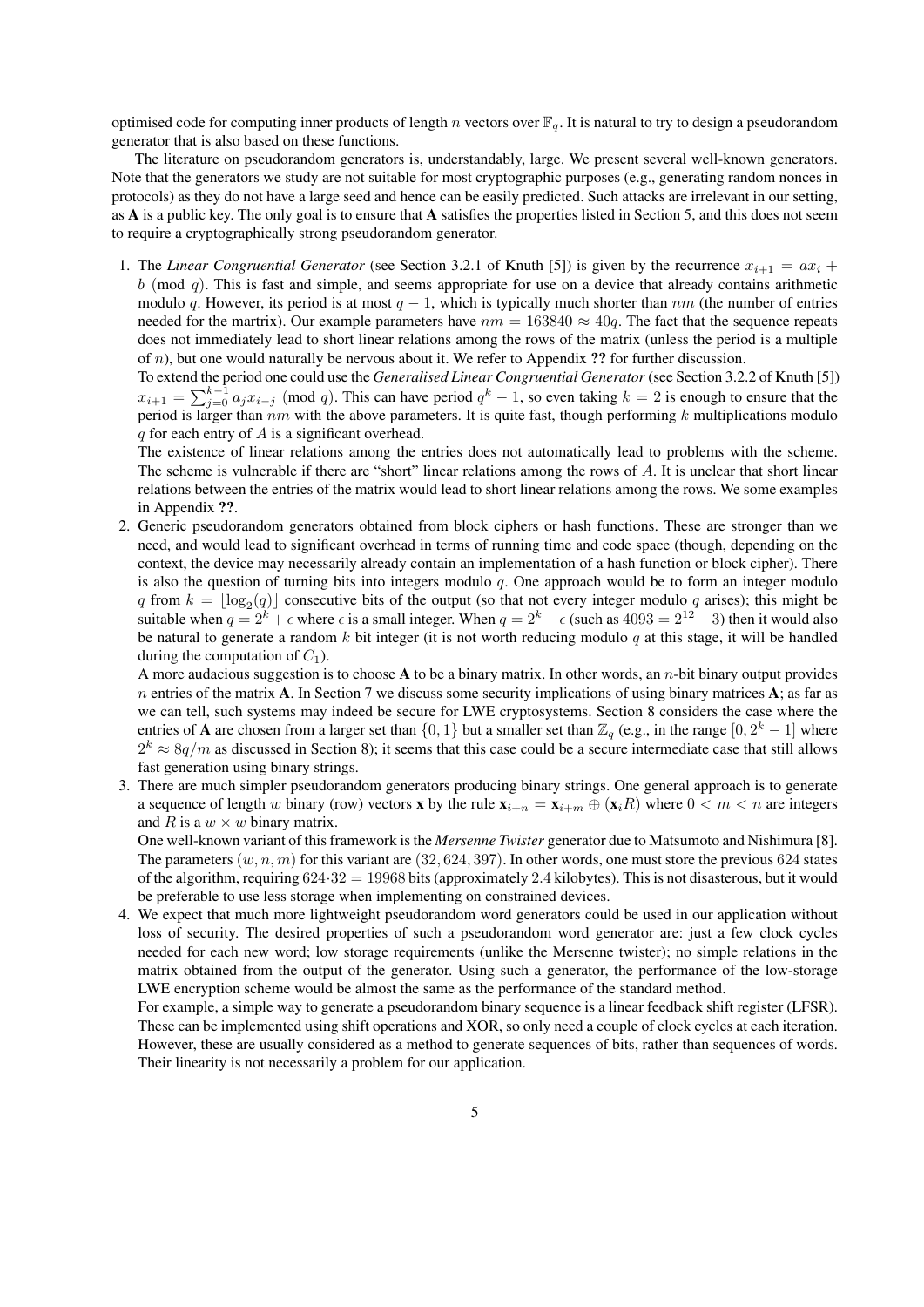### 7 Binary matrices

As mentioned above, since most previous work on pseudorandom generators involves generating binary strings it is natural to wonder whether the matrix **A** can be chosen to have entries in  $\{0, 1\}$ . This would enable very fast generation of A. This is an audacious suggestion, and we now discuss some potential risks associated with it.

Consider the basic attacks as summarised in Section A. Several of these attacks required finding a nice basis for the either of the lattices  $\{v \in \mathbb{Z}^m : v \equiv \mathbf{A}u \pmod{q} \text{ for some } u \in \mathbb{Z}^n\}$  or  $\{v \in \mathbb{Z}^m : v^T \mathbf{A} \equiv 0 \pmod{q}\}$ . The first observation is that this problem still appears to be hard for binary matrices. We are not aware of any literature on this problem. However, there are several other security issues that arise when using binary matrices. We discuss them now.

#### 7.1 Binary-LWE is well-defined

The first issue is whether LWE is well-defined for binary matrices A. This is a serious question, as the general approach to showing that LWE is well-defined is to consider a guess s' for the secret s and to consider the corresponding "error vector"  $e' = b - As' \pmod{q}$ ; the proof then uses the fact that the entries of A are chosen uniformly at random to argue that if  $s \neq s'$  then the entries of  $e'$  are uniformly distributed. But if the entries of A are binary then this argument breaks down. Indeed, if  $\mathbf{s}' = \mathbf{s} + (1, 0, \dots, 0)^T$  then  $\mathbf{e}' = \mathbf{e} + (a_{1,1}, a_{2,1}, \dots, a_{m,1})^T$ , which is still a short vector (though its entries no longer have mean close to zero, as they would be if the error vector had been sampled correctly).

Theorem 1 in Appendix C shows that LWE is well-defined in this case. The interpretation of this result in practice is a little less clear. One interpretation would be that a much larger value for  $m$  should be used. Another interpretation might be that moderate sized  $m$  can still be used, but that the computational assumption be weakened to allow for the fact that there might be a somewhat large and fuzzy set of possible "solutions" s to the LWE instance. For the rest of this paper we take the latter approach: We assume that  $m$  can be taken to be the same size as used by other authors, and that finding a vector s such that  $\mathbf{b} - \mathbf{As}'$  (mod q) is "small" is still a hard computational problem (this assumption is just CVP restricted to integer lattices given by binary matrices).

#### 7.2 An attack on the nonce used in encryption

One natural line of attack is to try to determine the binary vector **u** from the first component  $C_1 = \mathbf{u}^T \mathbf{A}$  (mod q) of the ciphertext. Note that, if the entries of **u** and **A** are chosen uniformly at random in  $\{0, 1\}$  then the expected value of an entry of  $C_1$  is  $m/4$  (since one is computing a sum of m terms  $u_iA_{i,j}$ , and each is 0 with probability 3/4) and the maximal value is m, which is less than q for our example parameters  $(m, q) = (640, 4093)$ . Hence, there is no modular reduction taking place and we are solving a "vector subset-sum" problem over Z. Note first that the solution space over  $\mathbb Q$  of the system  $C_1 = \mathbf{u}^T \mathbf{A}$  typically has dimension  $m - n$  and that solutions can be computed easily. The problem is to find a solution with binary entries.

There is the obvious lattice attack: Find some solution  $\mathbf{w} \in \mathbb{Z}^m$  such that  $C_1 = \mathbf{w}^T \mathbf{A}$  (mod q), then solve CVP to w in the lattice  $L = \{v \in \mathbb{Z}^m : v^T A \equiv 0 \pmod{q}\}$ . The hope is that w – v is the vector u we are looking for.

This attack can be implemented as follows: Consider the lattice  $L = \{ (\mathbf{v}, v_{m+1}) \in \mathbb{Z}^{m+1} : \mathbf{v}^T \mathbf{A} - v_{m+1} C_1 = 0 \}.$ A basis for this lattice can be found by taking the Hermite normal form of the  $(m + 1) \times n$  matrix formed by adding the row  $-C_1$  to A. One can then use LLL to find a short vector v in L; one hopes that v is of the form  $(u, 1)$  where  **is a binary vector. This process works well in practice as long as**  $m$  **is not too large. Experiments using Magma** with  $n = 256$  take only a few seconds and seem to always output the correct binary vector when  $260 \le m \le 340$ . However, for  $350 \le m$  then this trivial version of the attack does not work. Obviously one could extend this further by using more sophisticated methods for lattice reduction and the CVP, but this gives a rough guideline and suggests that taking  $m = 640$  is a safe choice.

However, we now suggest a new method that tries to "learn" a number of entries of  $u$ . The goal is to find enough entries to reduce the problem to the size that can be handled using the basic lattice attack.

The idea is to make use of entries in  $C_1$  that are either significantly larger or smaller than the mean value of  $m/4$ . We will then exploit the fact that, for  $1 \leq j \leq n$ ,

$$
C_{1,j} = \sum_{\substack{i=1,\\ \mathbf{A}_{i,j}=1}}^m \mathbf{u}_i.
$$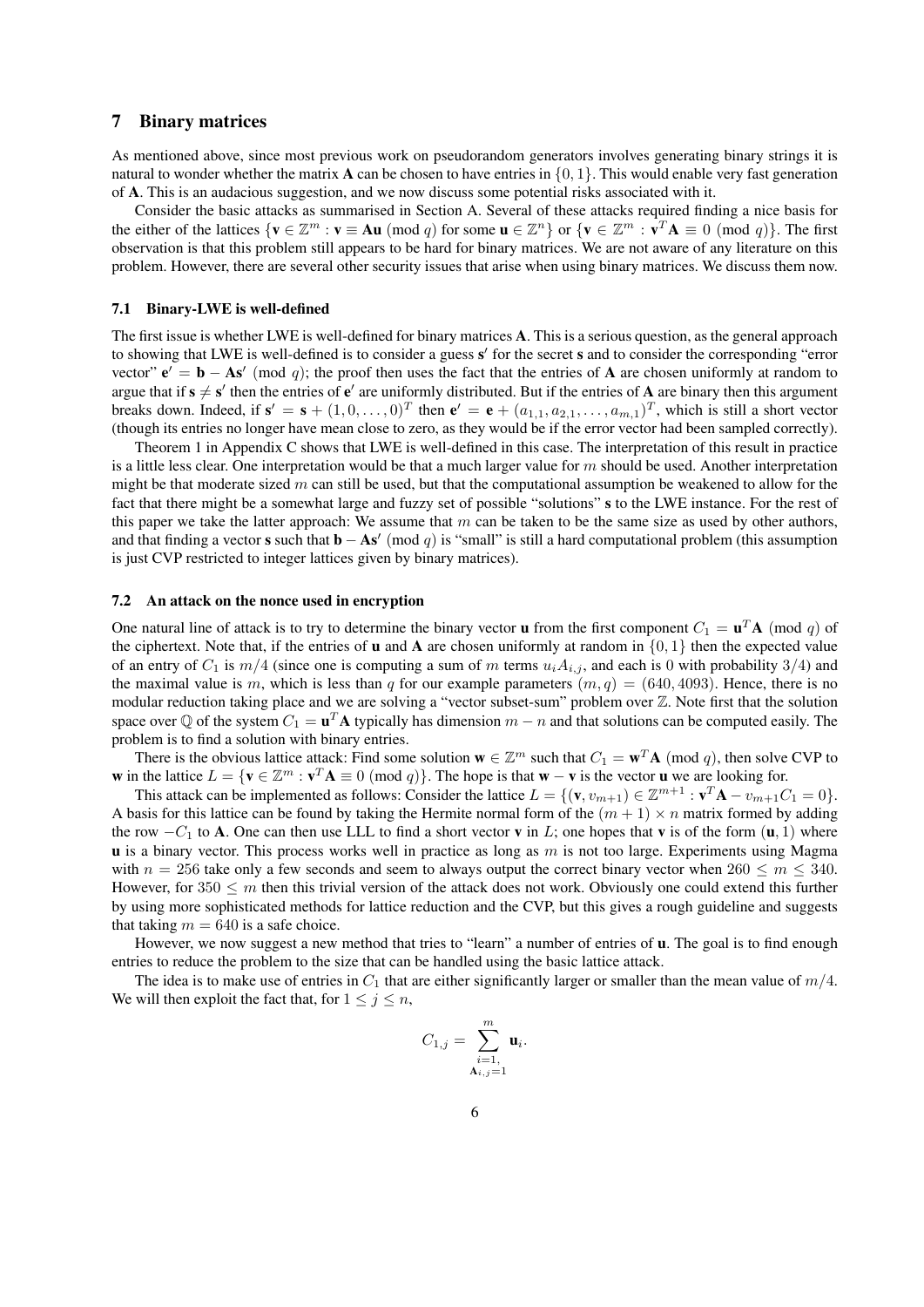For example, if an entry  $C_{1,j}$  is rather small and the hamming weight of the j-th column of A is not especially low, then it follows that  $\mathbf{u}_i$  is zero for relatively many of the values i such that  $\mathbf{A}_{i,j}=1$ . Suppose we have a set  $J=\{j_1,\ldots,j_l\}$ corresponding to very small values of  $C_{1,j}$  and we consider those values for i such that  $A_{i,j} = 1$  for all  $j \in J$ ; it is natural to guess that, for each such i, we have  $u_i = 0$  (at the very least, it is more "likely" that  $u_i = 0$  than  $u_i = 1$ ). Similarly, by considering columns of A corresponding to large values of  $C_{1,j}$  one can guess that certain entries of **u** are likely to be 1. Once a guess for  $u_i$  has been made one can reduce the problem to a problem with  $m - 1$  unknowns by setting  $C'_2 = C_2 - u_i \mathbf{A}_i$  and by removing the *i*-th row from the matrix **A**. One then repeats the process of "learning" entries of **u** until we are in the zone for the lattice attack, at which point one finishes the attack using that method.

We have experimented with this idea and it does not seem to be effective. A more detailed description and some experimental results are given in Appendix B. We conjecture that the ideas mentioned in this section can be extended to handle values for m up to 380 or 390 (taking  $n = 256$ ) in reasonable time, but it would be impressive to solve cases with  $m > 400$  without exploiting weeks or months of computing resources.

#### 7.3 Variable reduction attack

An LWE instance consists of a pair  $(A, b)$  such that

$$
\mathbf{b} \equiv \mathbf{A}\mathbf{s} + \mathbf{e} \pmod{q}
$$

where A is an  $m \times n$  matrix, s is a secret length n vector and e is a length m vector over Z with entries chosen independently from a discrete Gaussian distribution. A simple observation is that if the first column of A is all zero then the system can be written as

$$
\mathbf{b} \equiv \left(\begin{array}{c} 0 \end{array} \mathbf{A}'\right) \left(\begin{array}{c} s_1 \\ \mathbf{s}'\end{array}\right) + \mathbf{e}
$$

where  $\bf{0}$  is a zero vector. In other words, the value  $s_1$  does not make any contribution to the system of equations and we can instead consider the LWE instance  $\mathbf{b} \equiv \mathbf{A}\mathbf{s}' + \mathbf{e}$  in  $(n - 1)$  variables.

The basic idea of the attack (this is similar to the idea as the Blum, Kalai and Wasserman [2] attack) is therefore to try to arrange that a large number of zero entries appear in the first column of A. In other words, we perform row and column operations (multiplication by matrices  **and**  $**C**$ **) to write** 

$$
RAC = \left(\begin{array}{cc} 0 & A' \\ a'' & A'' \end{array}\right).
$$

The LWE instance is also transformed as

$$
Rb \equiv (RAC)(C^{-1}s) + Re.
$$

If A' is an  $m' \times (n-1)$  matrix then we reduce the original  $m \times n$  instance of LWE with a length n secret to an  $m' \times (n-1)$  instance with a length  $(n-1)$  secret.

In the general case one may try to use linear algebra to achieve this, but the problem is that we still need the vector Re to be small. Hence, we are constrained to take R to be a sparse matrix with small entries.

In the case of binary-LWE a natural approach is to choose  $\bf{R}$  and  $\bf{C}$  to be permutations. We simply find the columns with the most naturally occuring zero entries and move them to the top left of the matrix **A**. This is easily done.

The expected number of zeroes in any given column of **A** is  $n/2$ , with half the columns having at least this many zeroes. The process is to find the column with the largest number of zero entries and move that to the top left and discard all rows for which this column features a non-zero entry. One then repeats: Find the column in the subsequent matrix with the next-largest number of zeroes and move that to the second column and discard rows. To make  $k$ columns all zero one expects to reduce the number of rows from the original m to around  $m/2<sup>k</sup>$ . Hence, we expect to be able to eliminant at most  $\log_2(m)$  entries from the secret by this attack. In other words, we reduce an  $m \times n$ binary-LWE instance to an instance with no fewer than  $n - log_2(m)$  secret values. This final system is then attacked using lattice techniques.

When  $m$  is very large compared with  $n$  then this attack might give a significant reduction in the cost of the lattice attack. However, it is easily prevented by increasing *n* by adding  $log_2(m)$ .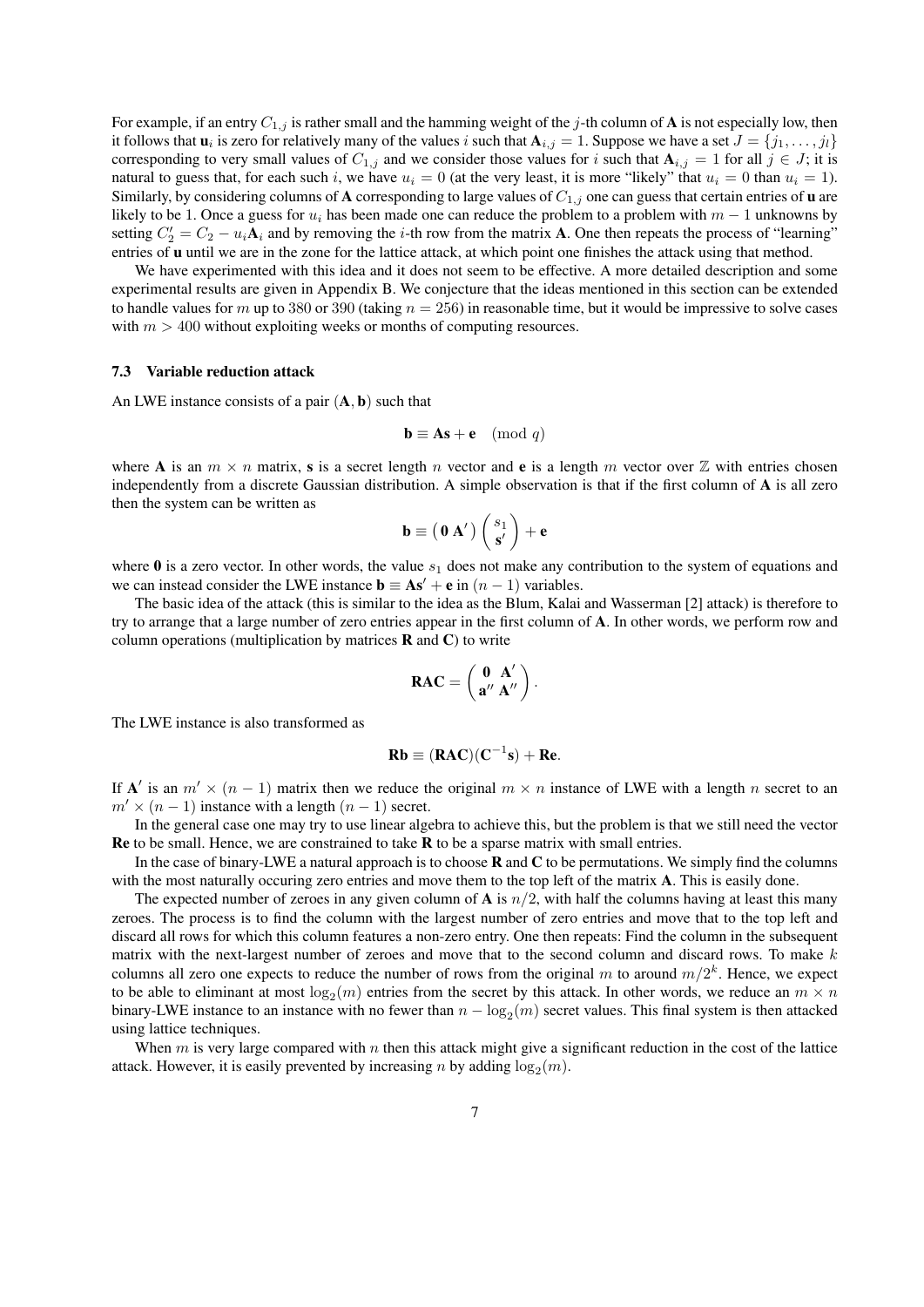#### 7.4 General LWE can be phrased as LWE with a binary matrix

Let  $(\mathbf{a}^T, b = \mathbf{a}^T \mathbf{s} + e \pmod{q}$  be an LWE instance. For  $1 \le i \le n$  write

$$
a_i = \sum_{j=0}^{\lfloor \log_2(q) \rfloor} a_{i,j} 2^j
$$

where  $a_{i,j} \in \{0,1\}$ . Then

$$
\sum_{i=1}^{n} a_i s_i = \sum_{i=1}^{n} \sum_{j=0}^{\lfloor \log_2(q) \rfloor} a_{i,j}(2^j s_i) \; (\text{mod } q).
$$

Hence, writing

$$
\mathbf{s}' = (s_1, 2s_1, \dots, 2^{\lfloor \log_2(q) \rfloor} s_1, s_2, \dots, 2^{\lfloor \log_2(q) \rfloor} s_n)^T
$$

we have  $b = \mathbf{a}'\mathbf{s}' + e \pmod{q}$  where  $\mathbf{a}' = (a_{1,0}, a_{1,1}, \dots)^T$  is a binary vector. In other words, general instances of LWE become binary instances of LWE, but with a "structured" secret.

#### 7.5 Secrets must be large

It is known that, in standard LWE, without loss of generality the secrets may be chosen from the same distribution as the errors. The argument that this is valid is as follows:

Lemma 1. *One can reduce LWE to LWE where the secret is chosen from the error distribution.*

*Proof.* Given an arbitrary LWE instance  $(A, b)$ , re-order the rows of A so that

$$
\mathbf{A} = \begin{pmatrix} \mathbf{A}_1 \\ \mathbf{A}_2 \end{pmatrix}
$$

where  $A_1$  is an invertible  $n \times n$  matrix over  $\mathbb{Z}_q$ . and  $A_2$  is  $(m-n) \times n$  matrix. Similarly, write  $e = \begin{pmatrix} e_1 \\ e_2 \end{pmatrix}$  and  $b = \begin{pmatrix} b_1 \\ b_2 \end{pmatrix}$ where  $\mathbf{b}_i = \mathbf{A}_i \mathbf{s} + \mathbf{e}_i$  for  $i \in \{1,2\}$ . Set  $\mathbf{A}' = -\mathbf{A}_2 \mathbf{A}_1^{-1}$  (mod q) and  $\mathbf{b}' = \mathbf{A}' \mathbf{b}_1 + \mathbf{b}_2$  (mod q). Note that  $\mathbf{A}'$  is an  $(m - n) \times n$  matrix and b' is a vector of length  $m - n$ . Then one can verify that

$$
\mathbf{b}' = \mathbf{A}'\mathbf{e}_1 + \mathbf{e}_2 \ (\text{mod } q).
$$

In other words  $(A', b')$  is an LWE instance where the "secret" is drawn from the error distribution. If such instances were easy to solve, then one could compute  $e_1$  and then solve the original LWE instance using

$$
\mathbf{s} = \mathbf{A}_1^{-1}(\mathbf{b}_1 - \mathbf{e}_1).
$$

Note that this proof is not applicable to the case when the matrix  $A$  is binary. This is because if  $A_1$  is binary then  $A_1^{-1}$  (mod q) and  $A' = -A_2A_1^{-1}$  (mod q) are unlikely to have entries in {0, 1}. Hence, an instance of LWE with a binary matrix is reduced to an instance of LWE with a general matrix over  $\mathbb{Z}_q$  but with secrets from the error distribution.

Indeed, the failure of this reduction is symptomatic of genuine security issue. Suppose that A were a binary matrix and s and e were chosen from an error distribution with small standard deviation  $\sigma$ . Then, computing over  $\mathbb{Z}$ ,

$$
\mathbf{b} = \mathbf{A}\mathbf{s} + \mathbf{e}
$$

is a "short" vector. Indeed, each entry of **b** is a sum of, on average,  $m/2 + 1$  samples from the normal distribution of mean 0 and standard deviation  $\sigma$ . It follows from the central limit theorem that the entries of **b** are also of mean 0 and standard deviation  $\sqrt{m\sigma}$ . For the parameters mentioned above (i.e.,  $(n, m, q) = (256, 640, 4093)$  and  $\sigma \approx 3$ ) we and standard deviation  $\sqrt{n}$ . For the parameters mentioned above (i.e.,  $(n, m, q) = (250, 640, 4095)$  and  $0 \approx 3$ ) we have  $\sqrt{m}\sigma \approx 75 \ll q$ . In other words, in this case  $\mathbf{As} + \mathbf{e} \pmod{q}$  actually gives us  $\mathbf{As} + \mathbf{e}$ determining s is then the classical problem of linear regression, which can be solved using least squares approximation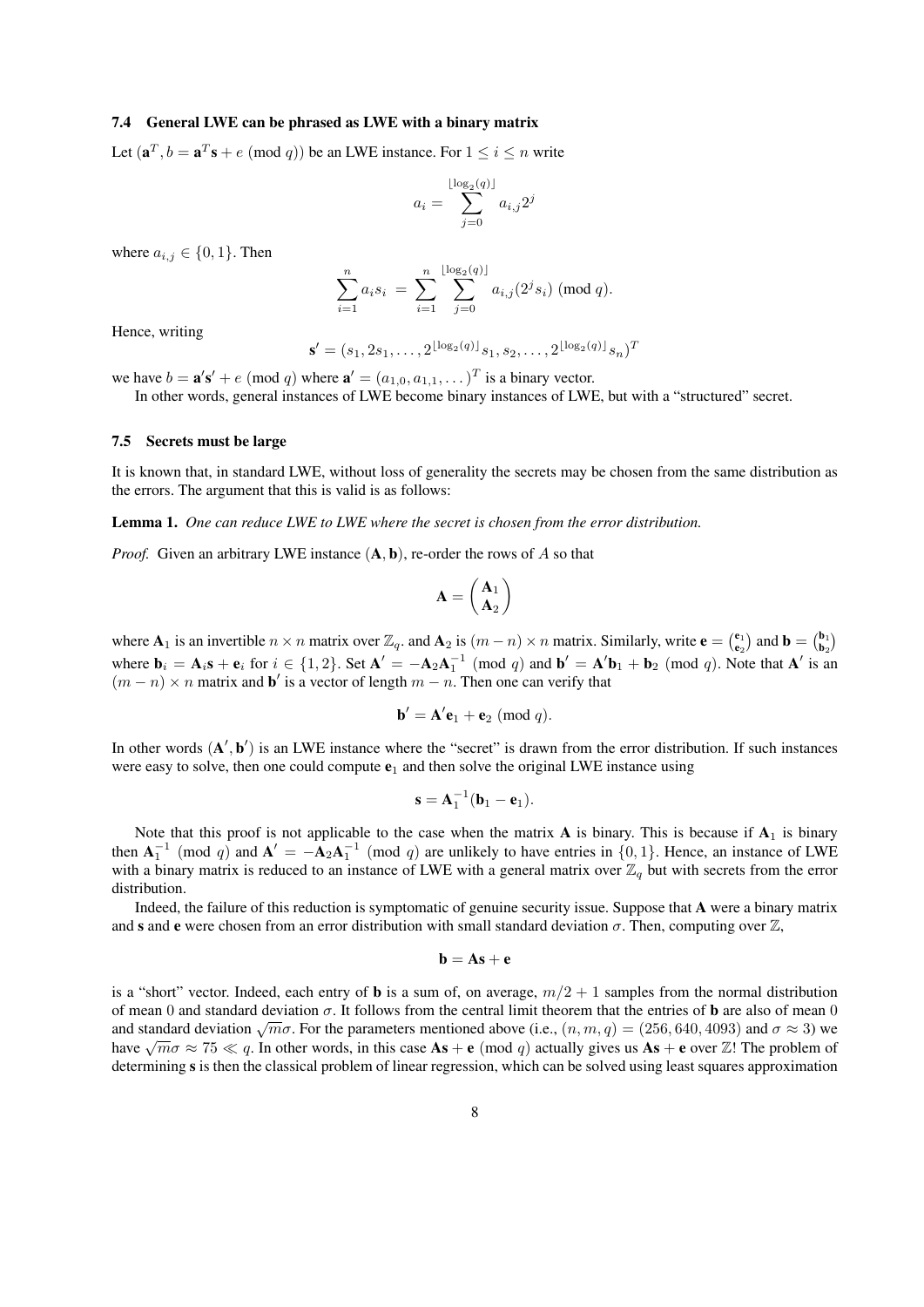(note that the system of computing s is over-determined). In particular, given **A** and  $\mathbf{b} = \mathbf{As} + \mathbf{e}$  one computes (using numerical analysis)

$$
\mathbf{s}' = (\mathbf{A}^T \mathbf{A})^{-1} \mathbf{A}^T \mathbf{b}.
$$

Hence, for sure, we need to take the entries of s to be large in this setting. Many applications of LWE benefit from taking the entries of s from the error distribution. Hence, it is clear that binary matrices are completely unsuitable for some applications of LWE.

### 7.6 The case of Ring-LWE

One could ask whether it is secure to use binary matrices with Ring-LWE. Ron Steinfeld has pointed out that this is not the case.

A Ring-LWE instance is a list of k pairs  $(a_i, y_i = a_i * s_i + e_i)$  where  $a_i, s_i, e_i \in R_q$ , where  $R_q$  is typically the ring  $\mathbb{Z}_q[x]/(x^n+1)$  with n being a power of 2, and where  $*$  denotes multiplication in  $R_q$ . Here the entries of  $e_i$  are small and we now impose the non-standard condition that the entries of  $\mathbf{a}_i$  are small (e.g., binary).

The observation is that, for  $2 \le j \le k$ 

$$
\mathbf{w}_j = \mathbf{a}_j * \mathbf{y}_1 - \mathbf{a}_1 * \mathbf{y}_j \equiv \mathbf{a}_j * \mathbf{e}_1 - \mathbf{a}_1 * \mathbf{e}_j \pmod{q}
$$

is an element having small entries, and so is known over  $\mathbb Z$  (not modulo q). Treating  $e_1$  as the unknown and the terms  $-a_1 * e_j$  as the "errors", this is a linear regression problem solvable using least squares. Our experimental results confirm this.

### 8 Matrices with bounded entries

We now consider the attacks from Section 7 in the case where A is not a binary matrix, but has entries chosen uniformly and independently in the range  $[0, 2^k - 1]$ . It is natural to choose  $2^k \approx 8q/m$  so that the average size of integers in the vector  $\mathbf{u}^T \mathbf{A}$  is  $(m/2)(4q/m) = 2q$ , and so some reduction modulo q is likely to occur. For our example parameters this leads to generating entries of A using 6 bits rather than 12; potentially still making the cost of constructing A about twice as fast as the general method.

We briefly go over the results of the previous section. First, that LWE is well-defined follows from Theorem 1. Also note that this reduction is tighter when A has larger entries, and so the requirement that  $m$  be very large is less severe in this case. The attacks in Section 7.2 will not occur, since  $C_1$  is no longer equal to  $\mathbf{u}^T \mathbf{A}$ , but is really  $\mathbf{u}^T \mathbf{A}$  (mod q). The facts that LWE can be phrased as having a matrix of this form (but with structured secrets), and the fact that the secret cannot be chosen from the error distribution, go over verbatim. Similarly, the remark about Ring-LWE is still valid as long as the entries of  $A$  are significantly smaller than  $q$ .

Overall, it seems that generating the matrix  $\bf{A}$  by taking each entry to be a word of 6 bits (rather than 12) will be completely secure.

### 9 Conclusion

We have explained that short public keys for LWE cryptosystems can be obtained by publishing a short seed, rather than the matrix A. We have explained that the pseudorandom generator used to build A need not have strong cryptographic properties. We have argued that it should be secure to use a very fast pseudorandom word generator and to construct A as a binary matrix, in which case the computational overhead from having to reconstruct the matrix A should be small. Hence, contrary to what seems to be believed, it should be possible to implement LWE cryptosystems on constrained devices with relatively little storage without seriously damaging the speed of the systems.

Regarding our technical contributions, we have shown that LWE is well-defined for such matrices and have sketched a new algorithm for finding **u** given  $(A, u^T A)$  over  $\mathbb{Z}$ .

Finally, recalling that a scientific hypothesis should make precise statements that are disprovable, we consider that any cryptographic proposal should make precise statements that are cryptanalysable. In this spirit we give two precise challenges for cryptanalysis. Solving the first should be interpreted as causing embarrassment to the author(s), while solving the second should be considered as a "total break" of the paper.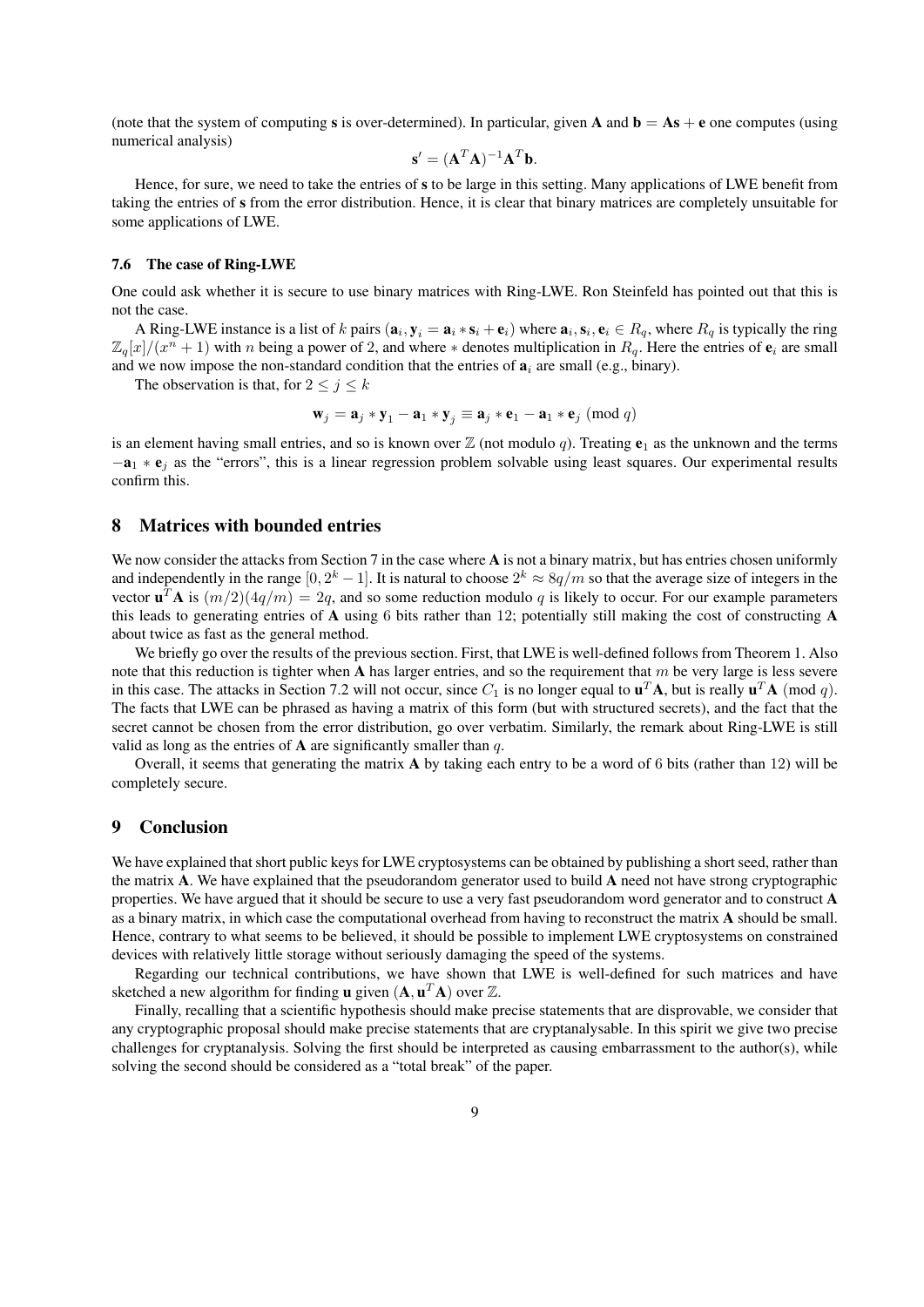- Let  $(n, m) = (256, 400)$ . Let A be a random  $m \times n$  binary matrix and u a random length m binary vector. Set  $C_1 = \mathbf{u}^T \mathbf{A}$ . Give an algorithm to compute **u**, given  $(\mathbf{A}, C_1)$ , that runs in "reasonable" time (e.g., less than a day on a relatively ordinary PC or laptop).
- Let  $(n, m, q, \sigma) = (256, 640, 4093, 3.33)$  and suppose the Mersenne twister is used to generate binary matrices **A** for the LWE cryptosystem. Give an OWE-CPA attack on the cryptosystem in this setting that could be mounted using current computing facilities and that would take less than one year.

# Acknowledgements

I thank Mark Holmes, Ron Steinfeld, Damien Stehle and Frederik Vercauteren for helpful suggestions and I thank ´ Timothy Vogel for doing some computer experiments.

### References

- 1. M. Ajtai, Representing hard lattices with  $O(n \log n)$  bits, in H. N. Gabow and R. Fagin (eds.), STOC 2005, ACM (2005)
- 2. A. Blum, A. Kalai and H. Wasserman, Noise-tolerant learning, the parity problem, and the statistical query model, Journal of ACM, 50, no. 4 (2003) 506–519.
- 3. J.-S. Coron, A. Mandal, D. Naccache and M. Tibouchi, Fully Homomorphic Encryption over the Integers with Shorter Public Keys, eprint 2011/441 (2011).
- 4. J. Hoffstein, J. Pipher and J. H. Silverman, NTRU: A Ring-Based Public Key Cryptosystem, in J. Buhler (ed.), ANTS-III, Springer LNCS 1423 (1998) 267–288.
- 5. D. Knuth, The Art of Computer Programming, Volume 2: Seminumerical Algorithms (3rd edition), Addison-Wesley, 1997.
- 6. R. Lindner and C. Peikert, Better key sizes (and attacks) for LWE-based encryption, in A. Kiayias (ed.), CT-RSA, Springer LNCS 6558 (2011) 319–339.
- 7. V. Lyubashevsky, C. Peikert and O. Regev, On Ideal Lattices and Learning with Errors over Rings, in H. Gilbert (ed.) EURO-CRYPT 2010, Springer LNCS 6110 (2010) 1–23.
- 8. M. Matsumoto, and T. Nishimura, Mersenne Twister: A 623-Dimensionally Equidistributed Uniform Pseudo-Random Number Generator, ACM Trans. Model. Comput. Simul., 8, No. 1, pp. 3–30 (1998)
- 9. D. Micciancio and O. Regev, Lattice-based cryptography, in D. J. Bernstein, J. Buchmann, and E. Dahmen (eds.), Post Quantum Cryptography, Springer (2009) 147–191.
- 10. C. Peikert, An Efficient and Parallel Gaussian Sampler for Lattices, in T. Rabin (ed.), CRYPTO 2010, Springer LNCS 6223 (2010) 80–97.
- 11. O. Regev, On lattices, learning with errors, random linear codes, and cryptography, in H. N. Gabow and R. Fagin (eds.), STOC 2005, ACM (2005) 84–93.
- 12. O. Regev, On lattices, learning with errors, random linear codes, and cryptography, Journal of the ACM 56(6), article 34, 2009.
- 13. V. Shoup, A computational introduction to number theory and algebra, Cambridge, 2005.
- 14. D. Stehle and R. Steinfeld, Making NTRU as secure as worst-case problems over ideal lattices, in K. G. Paterson (ed.), EURO- ´ CRYPT 2011, Springer LNCS 6632 (2011) 27–47.

## A Practical attacks on LWE

It is not the goal of this paper to present a survey of lattice attacks on LWE, but to make the paper self-contained we list a few basic attacks.

### A.1 Reducing to CVP

One basic lattice attack is to reduce LWE to a closest vector problem in a lattice. Given  $(A, b)$  one constructs a basis for the lattice

$$
L = \{ \mathbf{v} \in \mathbb{Z}^m : \mathbf{v} \equiv \mathbf{A}\mathbf{u} \pmod{q} \text{ for some } \mathbf{u} \in \mathbb{Z}^n \}
$$

of dimension m. One then tries to find an element v of L which is close to **b**. Hopefully,  $\mathbf{v} = \mathbf{b} - \mathbf{e} \equiv \mathbf{A}\mathbf{s}$  (mod q). Once As has been computed one can compute s efficiently with overwhelming probability.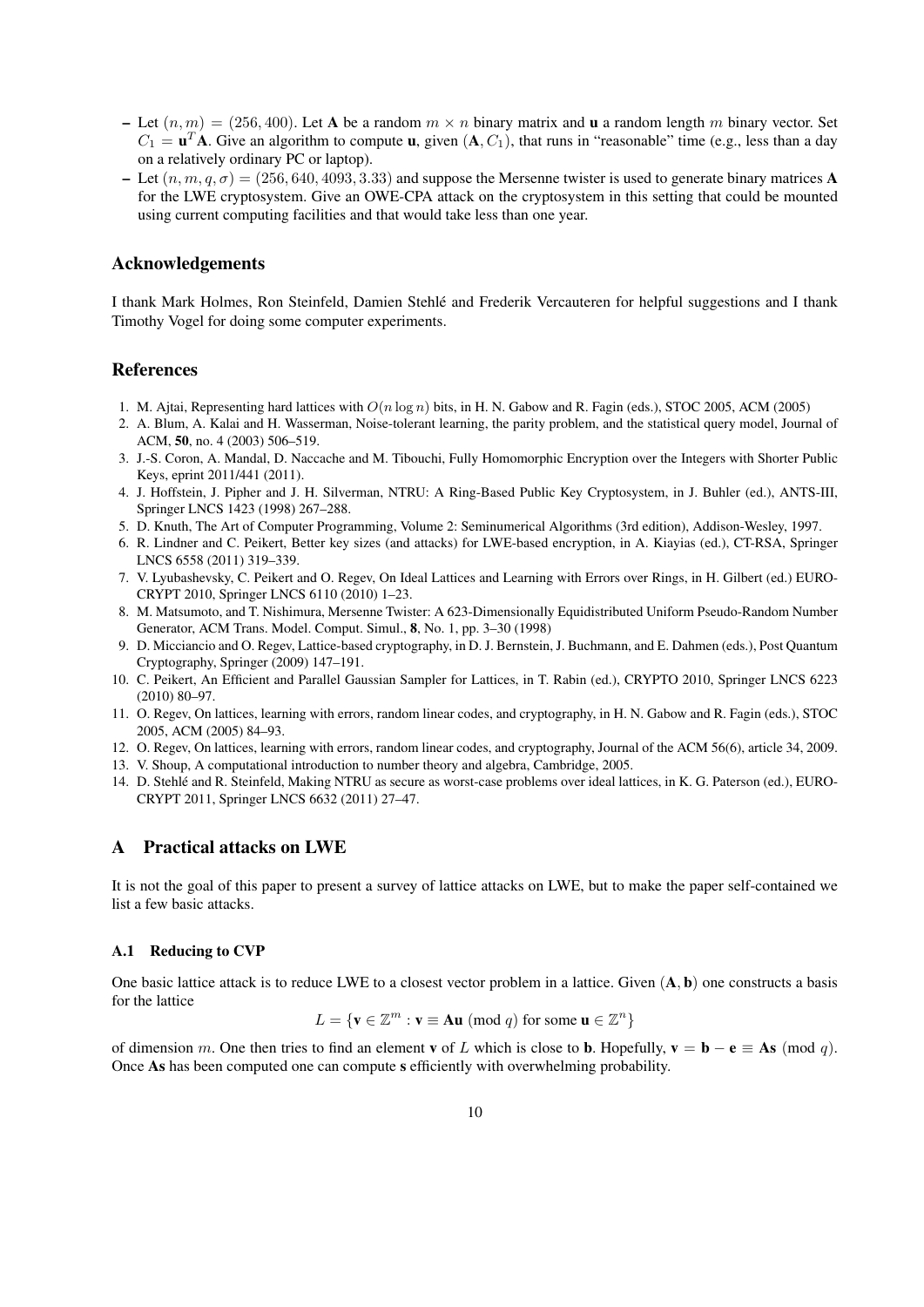In other words, the LWE problem is reduced to the closest vector problem in the lattice. Such problems are solved using lattice reduction and the Babai nearest plane method. To be effective one wants a basis for the lattice consisting of vectors that are "close to orthogonal" so that the parallelepiped formed by them is "fat".

Note that one does not typically use the same value for  $m$  as is provided by the LWE instance (e.g., the size of the public key). Instead one selects an optimal number of rows for the attack. The value used by Lindner and Peikert [6] (also see equation (10) of [9]) is  $m \approx \sqrt{n \log(q)/\log(\delta)}$  where  $\delta$  is the "root Hermite factor" in the lattice reduction algorithm.

Lindner and Peikert [6] have presented experimental results using this attack.

#### A.2 Solving the decisional-LWE problem

The decisional-LWE problem is to distinguish  $(A, b = As + e \pmod{q}$  from  $(A, b')$  where b' is uniformly chosen with entries in  $\mathbb{Z}_q$ . This problem arises in the security analysis of the LWE cryptosystem: A successful adversary against the cryptosystem leads to an algorithm to solve the decisional-LWE problem, and so if decisional-LWE is hard then the cryptosystem is secure. A lattice attack on this problem is to find a short vector (or several short vectors)  $w<sup>T</sup>$ such that  $w^T A \equiv 0 \pmod{q}$ . Then, given  $(A, b)$  one can compute  $w^T b$  (mod q) and see if the result is "small". The point is that if  $\mathbf{b} = \mathbf{A}\mathbf{s} + \mathbf{e} \pmod{q}$  then  $\mathbf{w}^T \mathbf{b} = \mathbf{w}^T \mathbf{A}\mathbf{s} + \mathbf{w}^T \mathbf{e} \equiv \mathbf{w}^T \mathbf{e} \pmod{q}$ , which should be "small".

Hence, the difficulty of decisional-LWE depends on the problem of finding short vectors in the kernel lattice modulo q corresponding to  $\bf{A}$ .

Structured matrices will not necessarily resist this attack. For example, if there is a repeated row in A then there is a vector of the form  $(0, \ldots, 0, 1, 0, \ldots, 0, -1, 0, \ldots, 0)$  in the left kernel and this is perfect for the above attack.

We also remark that the ideas in this attack have the potential to lead to improved algorithms for determining the secret vector s. To give the basic idea, note that short vectors w such that  $w^T A \equiv 0 \pmod{q}$  will, assuming there is an entry in w that is  $\pm 1$ , allow one to express some row of A as a sum of several other rows. So let us assume for the moment that among the rows of A are a number of sets of many identical rows. Looking at the corresponding entries of **b** gives many samples of the form  $\mathbf{a}^T\mathbf{s} + e \pmod{q}$ , from which one can potentially learn  $\mathbf{a}^T\mathbf{s}$  with somewhat high confidence. Collecting a number of relations of this form at least confines the secret vector s to lie in some subspace of  $\mathbb{Z}_q^n$ , which might lead to improved attacks on the system.

It is important to note that short vectors in the left kernel do not seem to directly lead to an attack on the cryptosystem. The ciphertext is  $(C_1 = \mathbf{u}^T \mathbf{A} \pmod{q}$ ,  $C_2 = \mathbf{u}^T \mathbf{b} + m\lfloor q/2 \rfloor \pmod{q}$  and one cannot directly multiply  $C_2$  by  $w<sup>T</sup>$ . This does not contradict the logic of the security proof: an attacker against the cryptosystem leads to an algorithm for decisional-LWE; short vectors in the left kernel lead to an algorithm for decisional-LWE. Hence, there is the possibility that the cryptosystem could be secure even if there are short vectors in the left kernel of A. A clarification is needed to this final claim: there is a reduction from decisional-LWE to LWE, but it modifies the matrices A; hence it is possible for decisional-LWE to be easy for a class of matrices A but LWE still be hard for that class of matrices.

#### A.3 Determining u

The ciphertext features  $C_1 = \mathbf{u}^T \mathbf{A}$  (mod q) and if one can determine **u** then one can break the scheme (using  $C_2 - \mathbf{u}^T \mathbf{b}$  (mod q)). Of course, there is a large space of vectors **w** such that  $C_1 = \mathbf{w}^T \mathbf{A}$  (mod q), but one expects a unique solution **u** having entries in  $\{0, 1\}$ .

This problem also boils down to CVP: Find any solution **w** to  $C_1 = \mathbf{w}^T \mathbf{A}$  (mod q) and then, in the lattice  $L = \{v \in \mathbb{Z}^m : v^T A \equiv 0 \pmod{q}\}\$  find a close vector v to w. The hope is that w – v is the binary vector u we seek. We investigate in Section B some statistical approaches to learning some entries of **u**.

#### A.4 Blum-Kalai-Wasserman attack

The idea of Blum, Kalai and Wasserman [2] is to find subsets of rows of A that add to simple vectors (such as unit vectors). This attack requires an exponentially large number of rows, so is irrelevant to the matrix formulation of LWE considered in this paper.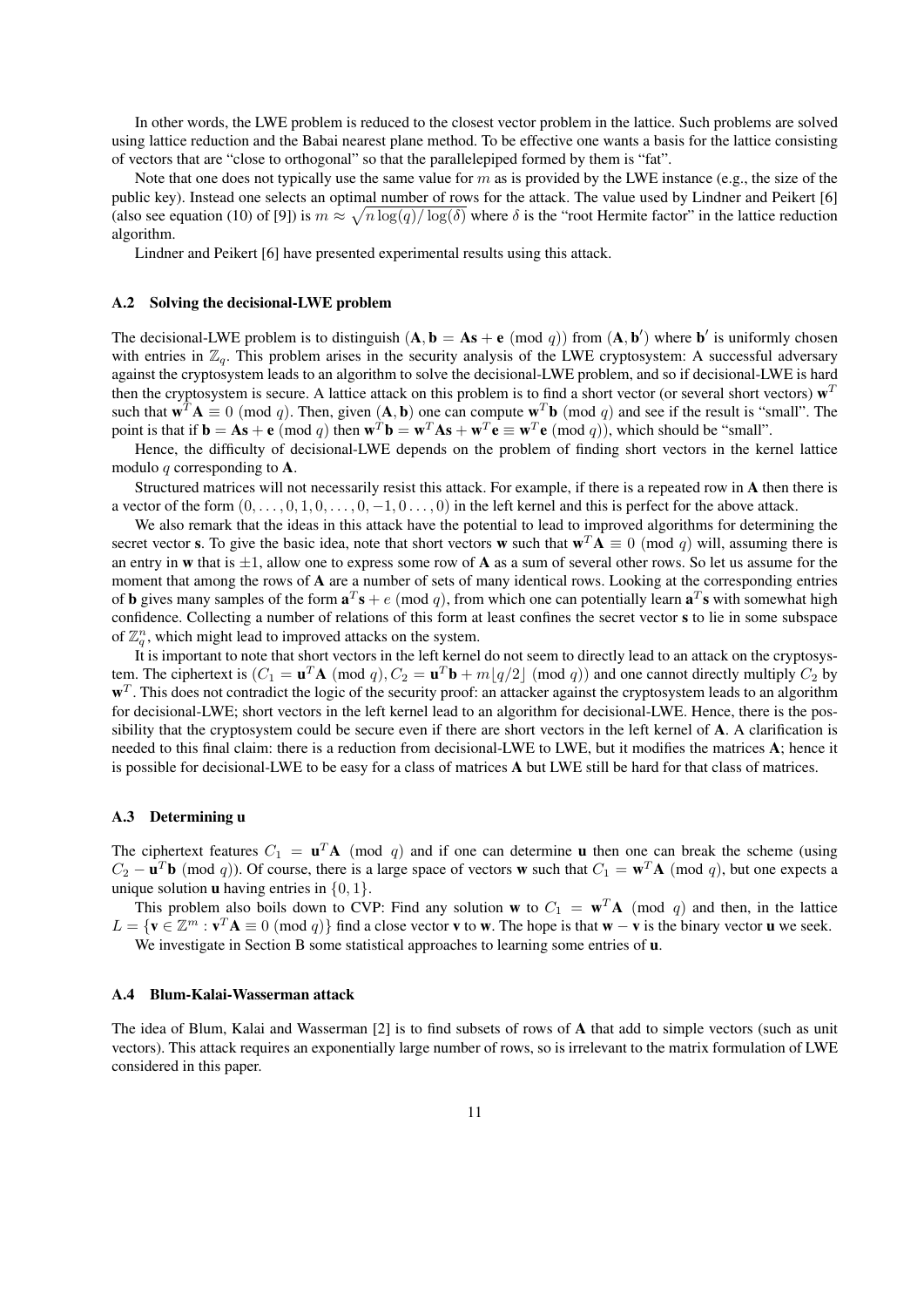#### B Statistical attack on vector-subset-sum

As already noted, an LWE ciphertext features  $C_1 = \mathbf{u}^T \mathbf{A}$  (mod q) and if one can determine **u** then one can break the scheme. Hence one can try to solve this problem by deducing entries in  $\bf{u}$  until the number of unknowns left is able to be dealt with by the lattice attack. For  $(m, n) = (640, 256)$ , this means deducing 300 entries. The idea is that, for  $1 \leq j \leq n$ ,

$$
C_{1,j} = \sum_{\substack{i=1,\\ \mathbf{A}_{i,j}=1}}^m \mathbf{u}_i.
$$

This time, we use it to form probabilities from each  $C_{1,j}$ , in that we say a member of the set  $A_j = \{i : A_{i,j} = 1\}$  has  $C_{1,j}/\#A_j$  likelihood of corresponding to  $\mathbf{u}_i = 1$ . This idea is that we will be guessing the i with the highest average probability in this way has  $\mathbf{u}_i = 1$ .

To do this, we also make use of being able to quite accurately guess the weight of u by finding the mean of the entries of  $C_1$  divided by the mean weight of the columns of A and multiplying by m. Then we say the members of the set  $B_j = \{i : A_{i,j} = 0\}$  have  $(\mathbf{u}_{weight} - C_{1,j})/\#B_j$  likelihood of having  $\mathbf{u}_i = 1$ . Then when we sum up the probabilities over all n entries of  $C_1$ , each  $\mathbf{u}_i$  has been given exactly n probabilities, and to make our guess we simply find the *i* that is the greatest difference from the mean total, and if it is higher than the mean we would guess  $\mathbf{u}_i = 1$  or if it is lower than the mean we would guess  $\mathbf{u}_i = 0$ . We can continue guessing this way until enough have been made so that the lattice attacks can be used.

Experiments using  $(m, n) = (640, 256)$  gave a correct guess about 99% of the time (988, 988 and 989 out of 1000 trials). They also showed that the probability to get subsequent guesses after the first decayed at a rate of about 1% for each guess for the first 20 guesses. It would be reasonable to assume this decay occurs asymptotically to 50% as there is no reason that this method should ever be worse than simply guessing randomly, however this could not be confirmed because of the obvious weakness of this method: it is simply not accurate enough to guess correctly for 50 straight guesses, let alone 300.

As well as the inevitable random variation leading to incorrect results, some of the inaccuracy would be due to our value for  $\mathbf{u}_{weight}$  not being perfectly accurate. Our method of finding  $\mathbf{u}_{weight}$  is equivalent to finding the proportion of the entries of A that correspond to  $\mathbf{u}_i = 1$ . Taking an average of n instances of  $m \{0, 1\}$  variables, each with chance  $\mathbf{u}_{weight}/m$  chance to be 1 yields a variance of

$$
\frac{1}{n}\left(\mathbf{u}_{weight} - \frac{(\mathbf{u}_{weight})^2}{m}\right).
$$

This means when using  $(m, n) = (640, 256)$  we would expect to see our estimate of  $\mathbf{u}_{weight}$  almost always within  $\pm 3$  of the true value as this is 3.8 standard deviations for the true  $\mathbf{u}_{weight}$  being 320. This concurs with experimental results.

The decay of accuracy as more guesses are taken is also inevitable. When  $m = 640$  and on average  $\#A_j, \#B_j =$ 320 and  $\mathbf{u}_{weight}$  is around 320, the mean probability for i such that  $\mathbf{u}_i = 1$  for each  $C_{1,j}$  will be

$$
\frac{1 + (\#A_j - 1)(\frac{\mathbf{u}_{weight} - 1}{m - 1})}{\#A_j} \approx 0.50078.
$$

For i such that  $\mathbf{u}_i = 0$  the mean probability for each  $C_{1,j}$  will be

$$
\frac{(\#A_j - 1)(\frac{\mathbf{u}_{weight}}{m-1})}{\#A_j} \approx 0.49922.
$$

The approx 320  $\mathbf{u}_i = 1$  will form a distribution with mean as the upper number  $\times n$  and the 320  $\mathbf{u}_i = 0$  form a distribution around the lower number  $\times n$ . Incorrect guesses occur when in the combined distribution the point furthest from  $256 \times 1/2 = 128$  is greater than 128 and yet it was from the lower group, or the furthest point was less than 128 and yet it came from the higher group. As we make more and more guesses, this outcome becomes more likely,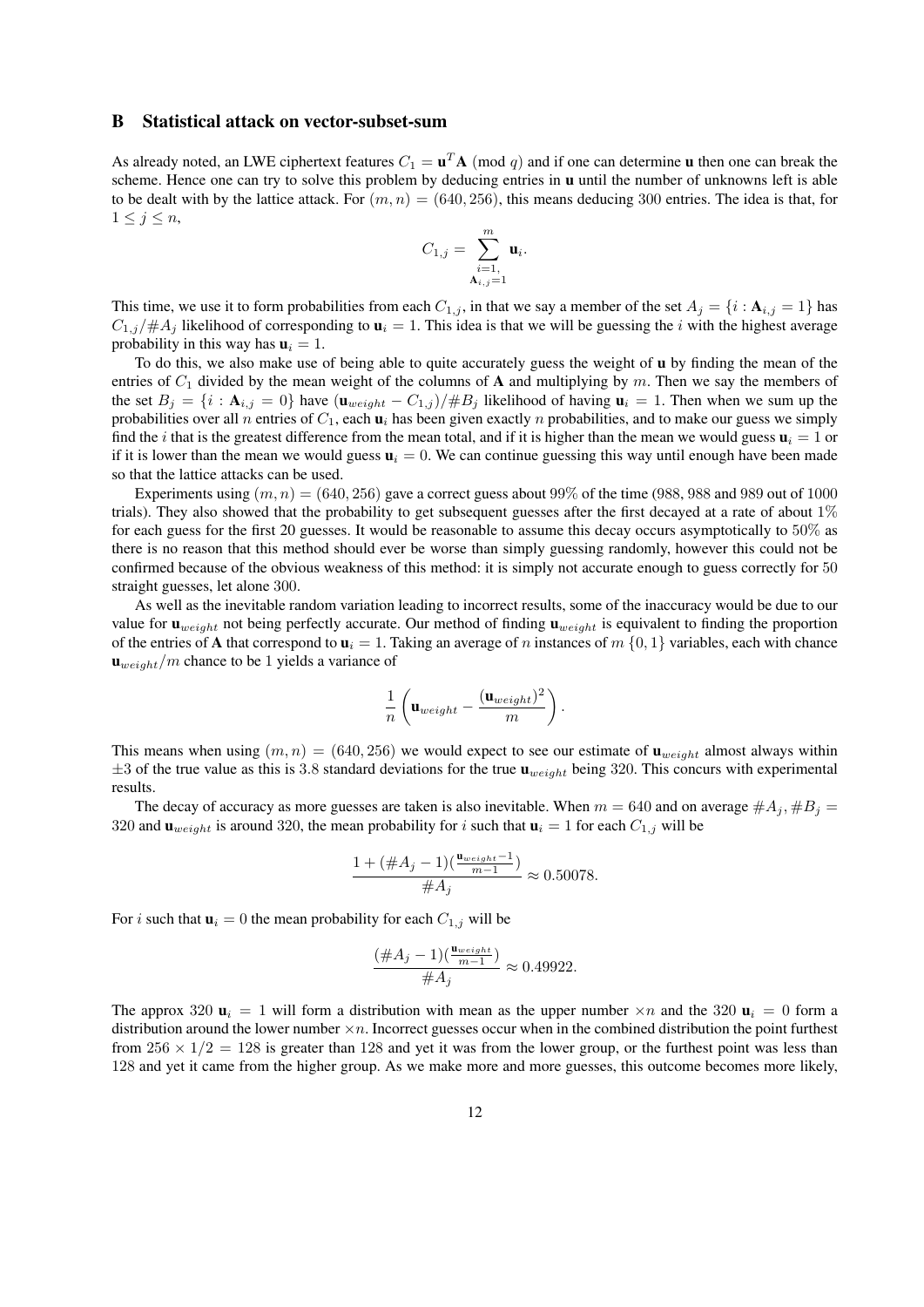as each correct guess removes either the highest point of the  $\mathbf{u}_i = 1$  distribution or the lowest point of the  $\mathbf{u}_i = 0$ distribution, leaving it more likely that the highest/lowest remaining point is from the wrong one.

The limited accuracy and the unavoidable decay of accuracy lead us to say that this method is not useful beyond reducing the size of problems only slightly. It may be able to solve  $(m, n) = (360, 256)$  reliably but certainly not (640, 256). It is also worth noting that there may be ways to improve this method slightly, given that if a  $C_{1,i}$  gave a probability of 1 or 0 for some entries of **u** to have  $\mathbf{u}_i = 1$  but overall those entries had an unexceptional average because of their probabilities in all the other entries of  $C_1$ , we would not end up making a guess for those entries of **u** even though we certainly have the information to guess them correctly. However it would unreasonable to expect that the improvements from this would make this method viable for large sized problems.

### C LWE with constrained entries is well-defined

We now show that LWE is well-defined even when the entries of **A** are not chosen uniformly from  $\{0, 1, \ldots, q - 1\}$ . As usual, in order to show that LWE is well-defined we consider the problem in the setting of a fixed secret vector **s** and where there is an oracle that outputs fresh instances  $(\mathbf{a}^T, b = \mathbf{a}^T\mathbf{s} + e \pmod{q}$ , where **a** is a length *n* vector with entries independently and identically distributed  $(i.i.d.)$  with respect to some distribution, and where  $e$  is chosen according to the discrete Gaussian distribution on  $\{-(q-1)/2, \ldots, -1, 0, 1, \ldots, (q-1)/2\}$  with mean 0 and variance  $\sigma^2$ .

Proving that LWE is well-defined requires showing that there is a single value for the secret vector s that is overwhelmingly more likely to be the value used by the oracle than any other vector s'. We establish this by considering an algorithm (the distinguisher) that decides whether or not a guess s' for s is correct with overwhelming probability after making queries to the oracle.

Theorem 1. *LWE is well-defined when the entries of a are independently and uniformly chosen from an interval* { $N_1, N_1 + 1, ..., N_2 - 1, N_2$ } ⊆ Z<sub>q</sub> (where  $-(q - 1)/2 \le N_1 < N_2 \le (q - 1)/2$ ).

*Proof.* Let s' be a candidate value for s. Write  $s' = s - u$  where  $u = (u_1, \dots, u_n)$ . For any value  $(a^T, b = a^T s + a)$ e (mod q)) output by the LWE oracle set  $e' = b - \mathbf{a}^T \mathbf{s}'$  (mod q) (as always,  $-(q-1)/2 \le e' \le (q-1)/2$ ). Then

$$
e' \equiv b - \mathbf{a}^T \mathbf{s}' \equiv e + \mathbf{a}^T \mathbf{u} \equiv e + \sum_{j=1}^n a_j u_j \pmod{q}.
$$

Let p be the probability that an integer e chosen from the error distribution is such that  $|e| < \sigma$ . Typically  $0.68 < p <$ 0.8.

The distinguisher is parameterised by two values m and  $\epsilon$ . The distinguisher simply requests m samples from the LWE oracle and counts the number m' of them such that  $|e'|\leq \sigma$ . If  $|p-(m'/m)| < \epsilon$  then the distinguisher returns the value "yes" (to denote that s' is a correct guess for s) and otherwise returns "no".

The key to the proof is the Chernoff bound (e.g., see Theorem 6.13 of Shoup [13]). It states that, when  $s = s'$  and so  $\mathbf{u} = 0$ , then

$$
Pr(|p - (m'/m)| \ge \epsilon) \le 2\exp(-m\epsilon^2/2).
$$

Hence, if m is sufficiently large then the distinguisher will correctly recognise when  $s' = s$  with overwhelming probability.

To complete the proof we need to show that when  $s' \neq s$  then the probability that the distinguisher answers "yes" is negligible (indeed, we need to argue that this holds for all  $s' \neq s$ ). The main idea is that if  $s' \neq s$  then  $\mathbf{u} \neq (0, \ldots, 0)$  and so the distribution of the values e' is obtained by averaging the error distribution with various shifts of it (corresponding to the possible values for  $\mathbf{a}_j$  such that  $\mathbf{u}_j \neq 0$ ). For any such vector u and for any choice  $\{N_1, N_1 + 1, \ldots, N_2 - 1, N_2\}$ , where  $-(q - 1)/2 \le N_1 < N_2 \le (q - 1)/2$ , for the entries in **s**, we denote by p' the probability that  $|e'| \le \sigma$ . It is easy to see that we cannot have  $\sum_{j=1}^n a_j u_j \equiv 0 \pmod{q}$  for the fixed value **u** and *all* values for **a** (for this it is essential that the values  $u_j$  are considered as  $-(q-1)/2 \le u_j \le (q-1)/2$  and that there are at least two *consecutive* choices for  $a_j$  for each j). Hence p' is obtained by averaging various shifts of the original